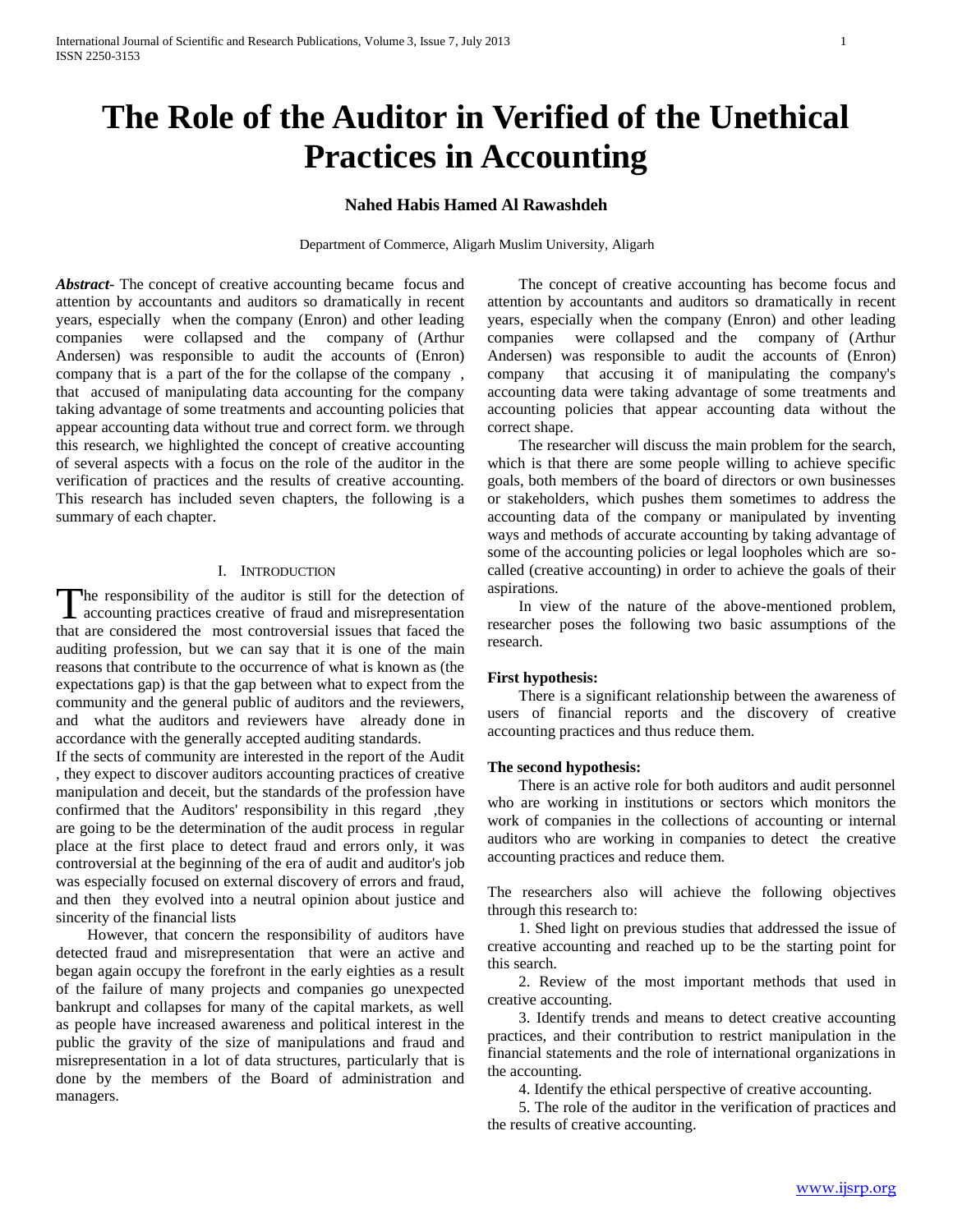In conclusion, we hope the Almighty Allah that we have been successful in providing this research appropriately in a scientific and accurate manner.

## II. RESEARCH AND COLLECTION IDEA

## **The Concept of Creative Accounting and its Definitions**

 The creative accounting or fraud accounting, as some calls it an event that was born in the eighties, it is likely to have begun when the companies faced difficulties in the recession that occurred in the early eighties, where there was pressure to produce profits better in time when it was difficult to find those profits and any other kind, and when the company discovered that the laws only tell you what cannot be done, not what you can do! Therefore companies have felt as if they cannot earn profits, they can at least to innovate them.

 Many researchers, writers and specialists have tried to define the concept of creative accounting, and because of the different orientations and points of view of these researchers and writers have appeared in many definitions of this concept, those definitions have built, each according to the viewpoint of the set, the following researcher will view of the many definitions of creative accounting ,then the researcher will conclude a comprehensive and concise definition of creative accounting from his the point of view.

 (1) (Nasser) defined creative accounting from the academic viewpoint as "a conversion numbers of financial accounting than it is actually to what the authors want it by exploiting or taking advantage of the existing laws and / or ignore each other and / or all ".

 (2) (Amat) defined creative accounting as "the process which uses by accountants knowledge of accounting rules to address the recorded figures in the accounts of businesses."

 (3) ( Phillips) his concept of creative accounting was being as "comprehensive description in the process of manipulating that is amounts or financial offer for internal motives."

 (4) (Mulford,) defined the creative accounting that it is the actions or steps that are used to manipulate the financial terms, by using options and practices of accounting principles, or any action or step in the direction of profits management or pave income.

 (1) (Ani) uses the term of accounting creative rather than the term of creative accounting, as he describes as the "process of manipulation of figures accounting through to seize the opportunity to get rid of compliance with the rules of accounting and alternatives measurement applications and disclosure for the transfer of the financial statements, which must be like to preferably prepared this statements to reach him, which is also a process by which you are structuring transactions in order to produce the results that are required accounting instead of reporting these transactions in a coordinated and impartial manner.

 (2) (Bambooweb Dictionary) describes creative accounting that refers to the use or the use of practices about deviant practices of accounting standard , normative or familiar, which are characterized by the use of methods and practices that are modern, complex and innovative to get the privilege of income , properties , assets or liabilities.

 (Bambooweb Dictionary)also adds that the results of such practices are complex , tiring and exciting in the financial reports and this has called creativity , it sometimes calls terms: inventing, innovating or adventurer (Aggressive), it adds that this creative accounting used more seriously in order to distort the real income and properties of businesses companies.

 (3) In (Accounting Dictionary), it has been defined as a general concept for the organization of accounts that give the illegal or dubious entity benefits to maintain accounts.

 In view of reading what came earlier by researchers, writers, and others, it is clear to the researcher that creative accounting is the process or practice can accountants use their knowledge of the rules and laws of accounting to address the recorded figures in the accounts of companies or manipulated in order to achieve specific goals, but this can be summarized as the concept of creative accounting of our point of view as a "modern processes or practices, complex and innovative through which accountants use their knowledge of accounting rules and laws to deal with the recorded or manipulated figures in the accounts of companies or manipulated in order to achieve specific goals."

 Before I conclude this section I will refer to some of what was said by specialists for creative accounting through their experience and observations about the practices of creative  $accounting, <sup>1</sup>$  (Yan Griffith Griffiths) wrote from the viewpoint of a journalist in the field of business and accounting "Every company in the country to deal with profits in its own way, but each set of published accounts based on the basis of the books, which is prepared in minutes or fully readied, and that the figures obtained by the public investor twice a year, they are changed completely in order to protect and hide the crime, it is the biggest trick since the Trojan horse, and he adds... In fact, this deception be prepared very attractive, which is wholly legitimate ... It's creative accounting. "

It was reviewed by  $(Jameson)^2$  from the viewpoint of the accountant says, "it includes the process of accounting for addressing many issues of governance and conflict resolution between the curriculum or competitive entrances in order to display the results of financial events and business processes, this flexibility provides opportunities for manipulation , fraud , deception , distortion and /or poor presentation. These activities have become fruitful elements of the accounting profession that was known by creative accounting ".

As  $(Smith)^3$  says, according to his experience as an investment analyst "We felt that a lot of apparent growth in profits were occurred in the eighties, there were the result of sleight of hand dexterity accounting or creative accounting, it was not as a result of economic real growth, he adds .. We started in the detection methods main involved in this and provide vivid examples of companies that use those creative methods. "

 The researcher adds to creative accounting " the concept of creative accounting lies in the term of practices that carried out by accountants to mislead the reader of the financial statements

 $\mathbf{1}$ Amat, O. and Blake, J., "The Ethics of Creative Accounting P 8

 $\frac{2}{3}$  The previous source p 9

The previous source p 10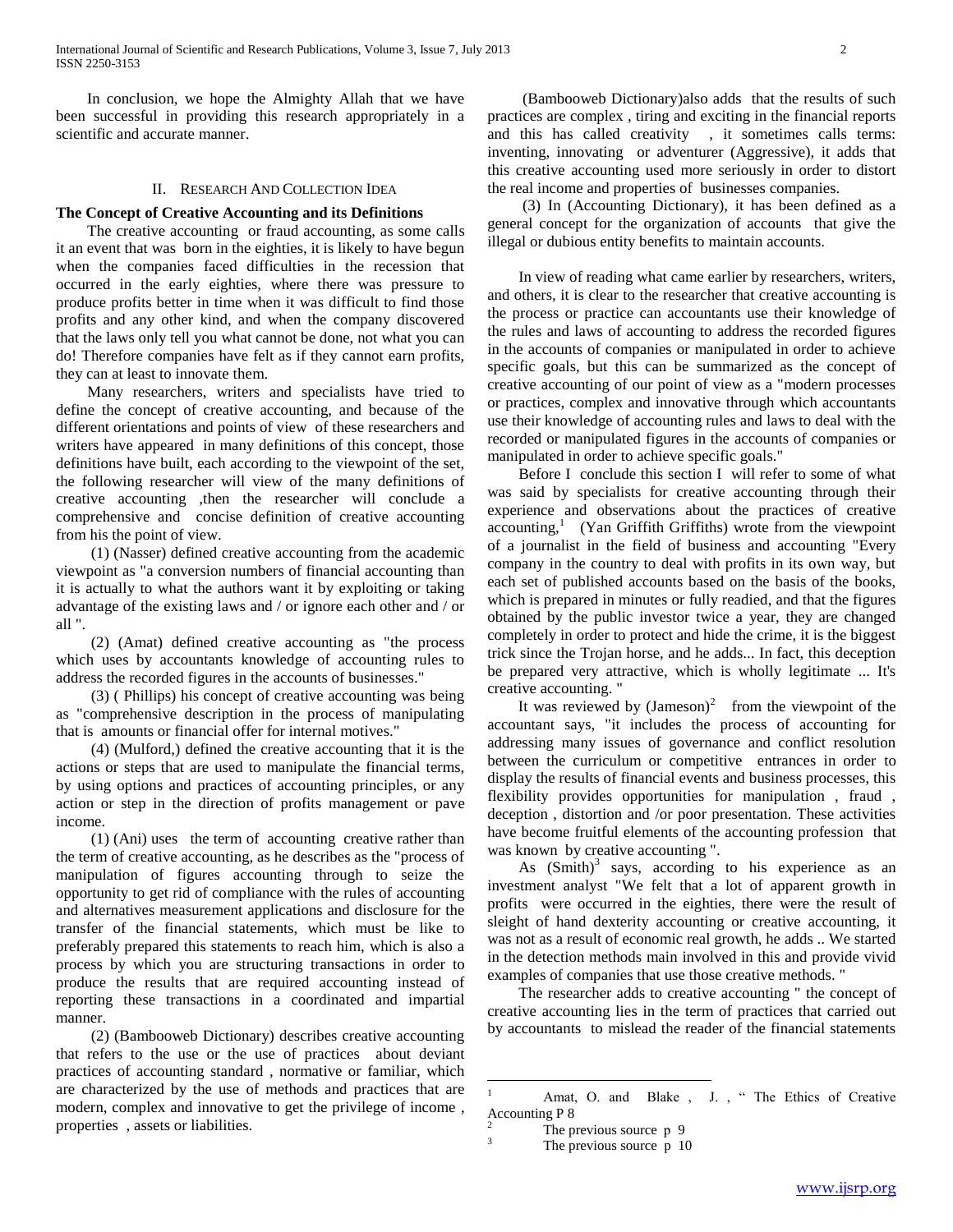for any goals to strengthen market shares, maximize the rewards of board of executive administration or others. "

# **The Methods that are Used in Creative Accounting**

 As I noted previously, the accounting creative has several definitions , one of these definitions is the definition of creative accounting as a "methods or means that are used to transform numbers of financial statements than it is actually to what authors want by taking advantage of the current rules and / or neglecting some or all of them. "<sup>4</sup>

 In this part of the research we will review the most important of these methods that are used in creative accounting, here it must be noted that there are many means and methods that used in creative accounting, but we chose to review the most important of these methods , they are as following:

 1) Accounting rules sometimes allow for the company to choose between a number of different methods of accounting, for example, they allow to the company in many countries to choose between a policy to delete the expense of development, they also depend on consumption at the expense of project life the related to them, so the company can choose accounting policy that give its favorite image.

 2) Using some input in the accounts that are related to the assessment or prediction.

 In some cases, when you assist the age of one asset for the calculation of depreciation, it is usually performed these assessments within the work , it made available opportunity to the creative accountant to make mistakes in terms of caution or optimism in this evaluation. In some other cases it can usually hire an external expert to work evaluations, For example an expert statistical can be evaluated the financial commitment for future pensions, in this case the accountant can be creative to manipulate the value either by the means, by putting the overall evaluation , by choosing valuer or a known resident to adopt a trend optimistically or pessimistically as desired by the accountant.

 3) It can enter either synthetic trades to manipulate the amount of the budget or to move profits between accounting periods.

 This is achieved by entering into two transactions or more connected with a third party inclined to help, for example, to assume that someone was making arrangements for the sale of one asset to a bank instead of leasing this asset for the rest-of-life so that they can put the sale price of the asset under (sales and recessive leasing ) is higher or lower than the current value of the asset because it can compensate for the price difference by low or high lease.

 4) Manipulating the timing of transactions in order to identify a certain age to upload gains or losses for any accountant`s purpose aimed to achieve , especially if there are clear differences between the carrying amount , the market value or real value.

 The researcher concludes the accounting methods that are used in its multiple innovative forms and fairly complex, and they can`t only be discovered by specialists, and later they will be shown how to detect and address them .

# **Creative Accounting and Management Accounting Profits and Beautifying Images of Income**

 Authors exploits the financial data ,who engage in creative accounting of some accounting policies and legal loopholes, in order to provide the impression "misleading" for profit that serves different purposes and objectives, there are many methods and practices that are used in the management of profits and beautifying images of income. As following ,we will review the most important of these practices and the target to do them :

 (1) Generally, companies prefer to submit a report about the direction of the steady growth in profit instead of Showing unstable series of dramatic highs and lows of profits, they are achieved by the management of a large reserve that is necessary in order to financial commitments and against the values of the assets in good years, which can even reduce this reserve and thereby improve profits that are prescribed in the bad years. Thus oscillations disappear or dips that may affect income , in this regard shareholders or investors may pay to ask questions to the board of directors.

 Here are highlighted the seriousness of creative accounting in the lack of transparency and the absence of the role of investors in terms of that in the case. If the trading conditions worked unstable and volatile, the investors would find out, actually they`ve right to know that.

 (2) One of the different forms to manage earnings and beautify images of income is manipulated earnings in order to link predictions,<sup>5</sup> (Fox1997) indicates how to design accounting policies in some economic units through the accounting rules regular to match the reported profits with the predictions of profits. For example, when that unit sells its products , the recognition of a large part of the detective profit is postponed including for future years under the pretext of meet potential expenditures to quality improvement and customer support.

 The importance of such practices are sometimes evaluated in the performance of board members on the basis of expectations and forecasts that are placed when they receive their functions, so it whenever forecasts achieved, it means that the framers of forecasts have a high level of skill , competence and intuition. thus they have raised the economic status of the company ,thus they get high ratings and so they will a big bonus rewards .

 (3) The members of the board of directors change in accounting policies for the purpose beautify of income in some cases, they have so desirous to distract investors or observers for the bad news.

6 (Collingwood 1991) indicates to a famous incident happened in the United States , when K-Mart company changed

 $\overline{a}$ Amat, O. and Blake, J., "The Ethics of Creative Accounting P 11

 $\overline{5}$ Healy, P. M. and Wahlen, J. M., "A Review of the Creative Accounting Literature and its Implications for Standard Setting "p12-13

 $^{6}$  Healy, P. M. and Wahlen, J. M., "A Review of the Creative Accounting Literature and its Implications for Standard Setting ". p 15-16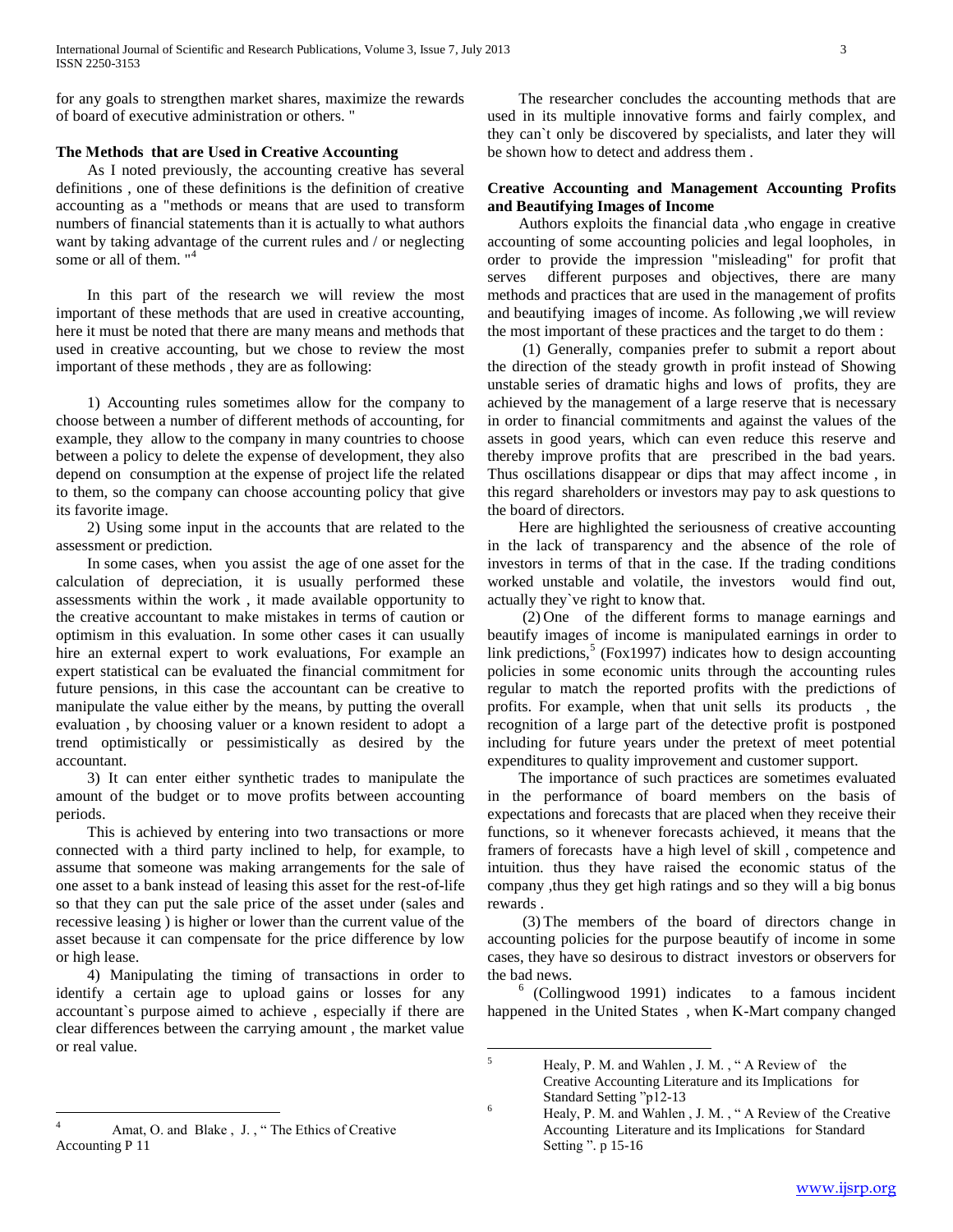in some their accounting policies in order to show profits quarter, including more than 30% of its value in view of the former accounting policies so as to coincide with the bad news , there is the largest retail company in the United States that declines from the first position to the second ,so the purpose of that to distract investors and observers for this news.

 (4) The creative accounting can help either to keep the price per share or promote it, either by reducing the obvious levels of lending that make the company to appear to be subject to less risk or by creating an appearance on good profit direction which helps the company in the collection of capital through the issuance of new shares and to show its private shares in the company's own offerings.

In general, $\frac{7}{10}$  (Dharan and Lev) noted in a prepared study in 1993 that analysts in markets have high efficiency and attentive, they won`t deceive in beautifying accounting practices, that changes the accounting for the settlement of income is considered as an indication of weakness. the study also pointed out that any beautifying procedure to the image of income undertaken by the company certainly , it will be followed by a poor performance in the stock price in years that followed those accounting changes to increase income.

# **Recent Trends and Methods to Detect Creative Accounting Practices and Reduce them.**

 There is no doubt that the fight against practices of creative accounting is one of the difficult and complex things, so people who interested in this area constantly seeking to know the developments in creative accounting and to detect such practices and then try to reduce them. In this chapter, the researcher will present the most important trends and the modern means and methods that are used to detect creative accounting practices and reduce them, they are as following : -

 (1) The idea of audit committees appeared in the United States after the violent financial shocks as resulting from the manipulation of financial reports, which are resulted in the establishment of both the New York Stock Exchange (NYSE) and the Capital Market Authority of United States \*\*\*\*(SEC)\*\*\* that recommended to establish a committee of registered companies that composed of a number of Members of non-executive, their tasks were to assign the external auditor , and they determine his fees as an attempt to increase his independence when he decided an opinion about financial lists issued by companies, the American Institute of Certified Public Accountants (AICPA) has recommended in 1967, all companies, whether listed or public need for the establishment of the Commission for review ,In 1972, the Commission issued Capital Market Authority of United States \*\*\*(SEC)\*\*\* recommended to compel companies to establish a committee for review . In 1978 the New York Stock Exchange committed all registered companies with the need to the compose the review committees.

 2) Many of the economies of East Asia, Latin America and Russia suffered After the economic collapse of and financial crises in the late twentieth century , there were financial collapses in many markets of the world, as well as under the openness of the global capital markets ,the globalization of markets , the private sector relied on to increase economic

 $\overline{a}$ 7 growth rates for many countries of the world , these companies have become the huge expansion in the size, there is an urgent need to lay the foundations for a new professional ethical standards , they were called the concept what is now by corporate governance so as to reduce the phenomena of creative accounting and its damages that as result of a lack of the necessary transparency, which would raise the level of global and local economies.

 (3) The field of selection the alternatives and accounting treatments will be minimized by reducing the number of alternatives and available accounting treatments or identifying conditions that can be used where each treatment, but this is for the International Accounting Standards Committee (IASC) its amendments , recently they had abolished in the alternative treatment standards, and they developed a standard treatment in their criteria.

 The reduction of the alternatives will lead the company ,which will choose a particular accounting treatment ,which produces desired image in later so it would force to use the same treatment in similar circumstances in the future in which the result is less satisfaction.

 (4) reduce the misuse of certain accounting policies, and this is done as following:

 A - Act of making rules that reduce the use of certain accounting policies or even they are canceled, and in this respect when some accountants is heading in British companies partially "item of emergency" for the accounts of loss and profit of the items that they wish to avoid included operating profit, and that the British accounting standards has considered to cancel " item of emergency " finally so as they don`t exploit wrongly.

 B – There is other way through the activation hypothesis "stability", this means here consistency in the use of the accounting policies adopted by the preparers of financial statements, this means when any company chose accounting policy that is relevant to one of the years ,it must continue to be applied in subsequent years, which may not fits those policies as they were, here that does not mean it is not allowed to change accounting policies, but the intention will not change these policies only if they are absolutely necessary and they provided as the disclosure of financial impacts caused by changing these policies.

 (5) The most important and powerful way , which attentive and efficient auditors , observers and audit committees discover practices of creative accounting that are followed by the other. This is done by choosing the audit offices with high efficiency and reliability, as skilled and efficient references based on the design of audit procedures to obtain reasonable assurance about the distortions arising from the creative accounting that are discovered, which are considered material to the financial lists.

 (6) There will be development of accounting culture among investors ,interested parties and users of financial information on the various spectrum, This is done through self education, that aimed to improve their levels of accounting, or by the authorities concerned the safety and financial lists transparency that is given by the information from government or the private sector, and the process of education is offering by accounting programs of education and it is sending illustrative educational messages or holding seminars for users of financial information that explain the innovative practices by some

the ecruos suoiverp  $p 21 - 20$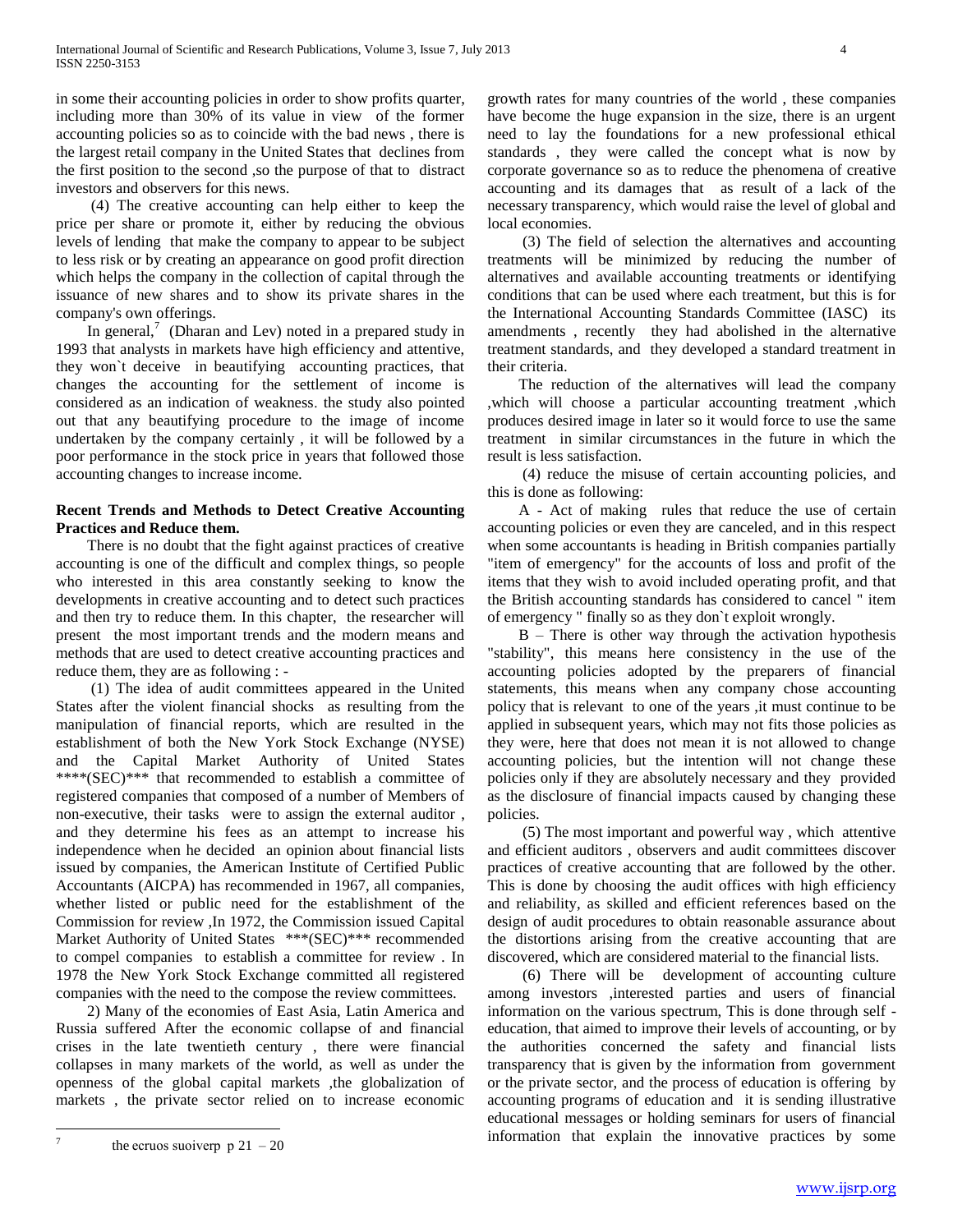companies and the most important developments in the field of auditing and accounting.

 (7) Activating the professional organization for the accounting and auditing profession , the development of the Charter of professional behavior and the formation of a professional committee of ethics of the most important functions of rules of conduct that must be adhered by the accountant and certified references .

 In general, researcher concludes that efficient auditor seeks usually for evidence to prove sufficient and appropriate to prove that it didn`t occur distortions or errors, and here it must be noted to the important point that is as a result of inherent limitations in the audit process, it no risks cannot be avoided in non-discovery of misrepresentations core in the financial lists as a result of creative accounting practices, it is possible to be the discovery of distortions and excesses of the financial lists for the period covered by the auditor's report, but that this does not mean the failure of references to adhere to the fundamental principles and necessary procedures for review. Sometimes despite adhering to these principles and procedures, it is possible to discover some of the excesses and distortions in the financial lists.

# **The role of the International Council of the Accounting Standards to issue emanating from the International Federation of Accountants to reduce the creative accounting practices.**

 When the Council decided to issue international accounting standards emanating from the International Federation of Accountants to make modifications to international accounting standards that are issued by the international) standards accounting that changed to International Financial Reporting Standards , this change aimed to several points including:

# 1-Convergence with U.S. accounting standards $8$ .

 (2) Economic Unity Council of the European Union fulfill the desire to issue new accounting standards that help to standardize the application of accounting between the countries of the European Union similar to unify the currency in European union.

 (3) The major developments and changes are considered when they have occurred, especially many countries have issued in the world by local accounting standards that are based mainly on international accounting standards.

 (4) Some abuses and bad exploitation occurred by some accountants to these standards through the exploitation of some weaknesses in standards and there was one of the results of the emergence of creative accounting.

 In this sense, the Council issuing international accounting standards considered to include some adjustments and changes so as to avoid a bad exploitation of the old standards, as well as to eliminate any practices of creative accounting practices which

 $\overline{a}$ 

appeared under the old international accounting standards.the most important of these adjustments are as following :

 1) Working to eliminate the majority of alternatives (standard treatment) and (alternative treatment) in the new accounting standards, and sustainment process accounting that aimed to unifying treatments and not giving way to choose among several alternatives so take advantage of these alternatives in the beautifying the image of income , inflate profits or coverage of up some notes on the company's activity.

 2) Adding attachments for each standard accounting that shows how practical application is considered the most important changes from the researchers` point view or adjustments that made to the new International Accounting Standards, it is clear that there are difficulties in multiple practical application of many paragraphs of accounting standards, where many specialists have difficulty to explain how the proper application that has ambiguity in some paragraphs within the standard which may be exploited by some weak people to do the process of manipulation or distortions in some items of financial reports under the lack of clarity in pretext or understanding the proper standard.

 3) Canceling the contradictions and conflicts between some ,as well as to remove any ambiguity surrounding these standards which closes the door to those who want to take advantage of these contradictions or the vagueness in some of these standards.

 4) Providing explanations that attached to the standards within the same standards rather than to be separated in a special supplement for each criterion..

 **An Ethical Perspective of Creative Accounting** sa to the moral perspective of creative accounting , many ethical considerations have originated as following:

 First: Accounting system shared with the systems of law in many ways, where we can look to the values and ideas that are emanating from the law and justice systems because such systems are social installations we can look behind to find basic ethical values as honesty, (Lyons 1984) has discussed values as examples in legal processes, where respect for the law is known as an important moral, "For example, it can operate well-the procedures established to encourage respect the law and then obedience to the law, which many people consider them as good thing "<sup>9</sup> . Perhaps some debate arises about systems that because either they were drafted badly or the mechanisms are not applied very suitable and respectful. In addition , Lyons discusses rule of law but this point shows more strongly on the non-legislative system such as accounting system, where if they fail to gain respect by those who are called upon to apply it is likely that the consequent failure of metsys. In the context of large and small manipulation in financial lists, which we knew it raises the problems in system of accounting, so the system lacks authority if it exposed to manipulation by the economic or political forces to any objective.

 $\overline{a}$ 

<sup>8</sup> Yahya Mohammed Abu Taleb, "International Accounting, According To The Latest Versions of the Egyptian Accounting Standards that Prepared in Accordance with International Standards of Financial Reporting in the Context of Accounting Theory", p 205-215

Lyons, D.: 1984, Ethics and the rule of law (Cambridge University Press, Cambridge),P196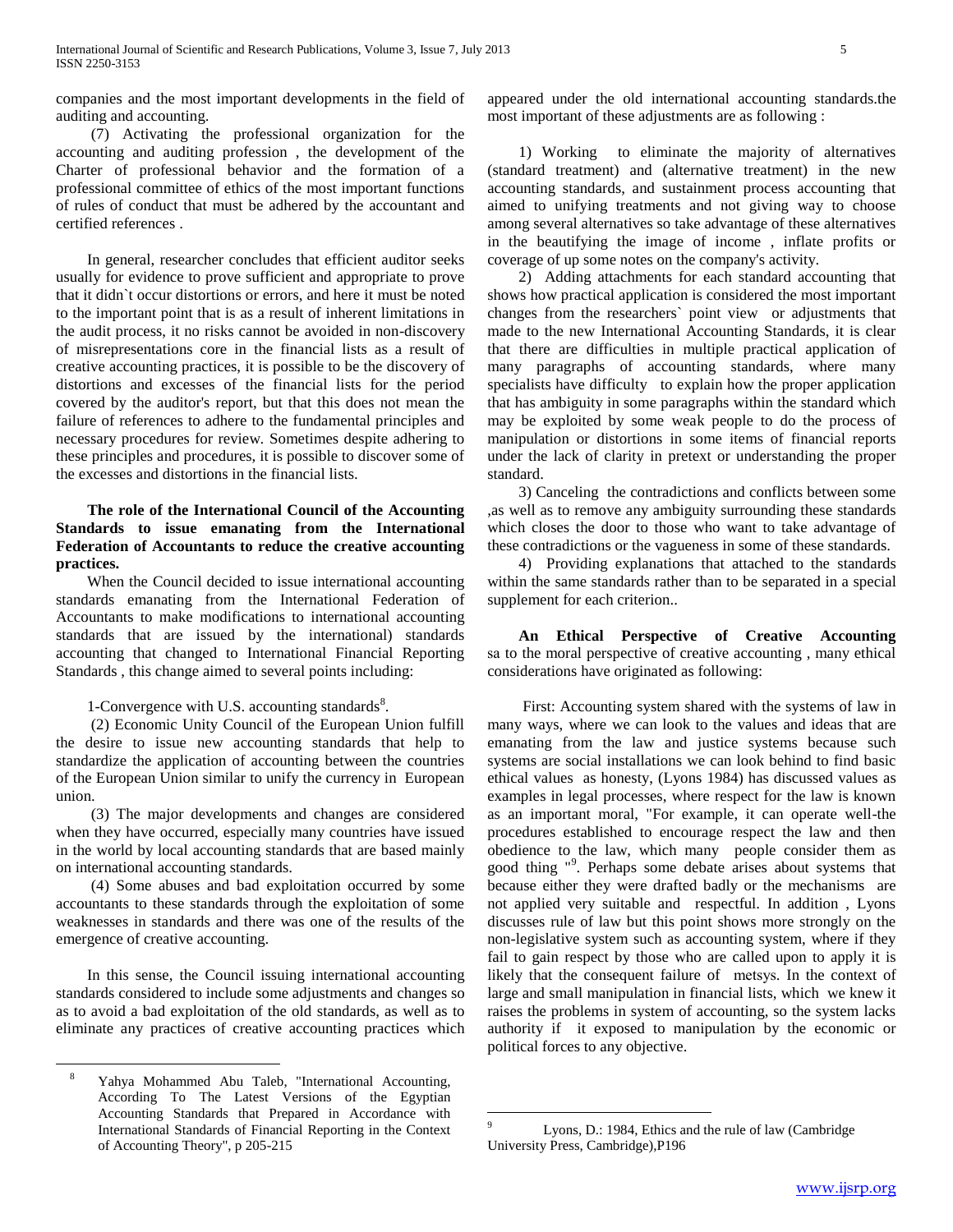Many philosophers has pursued similar ethicists ideas with regard to justice in accordance with the rights for every person or every group throughout history. According to this conception, perceptions of justice and recent others, such as the famous theory of Raul for Justice , it was developed in 1972, there is no doubt that the writers of the financial lists who abuse the authority in office by committing some sort of oppression and injustice .

(Fischer and Rosenzweig  $1995$ )<sup>10</sup> (3) was found that the accounting and MBA students criticize trades that exposed to manipulation and misuse of accounting principles.

Naser and Pendlebury  $1992^{11}$  (4) also discovered that auditors and accountants have lack of desirability for such situations in Britain .

 The transition from the general concept of injustice and dishonesty , we can address to more personal level where individuals make decisions about work to be able defend it one way or another, however, the business decisions are not exempt from ethical considerations, as Solomon 1993 "<sup>12</sup> explained where we cannot accept again the moral notion that "the work is work ".

 It helps to understand that to keep in mind the idea of individual responsibility for wrongful acts and the idea of good character when studying the unethical discussions to some extent, which employs to be an excuse for the behavior of manipulating accounting, where there could be a defense for the behavior of creative accounting that based on agency theory and accounting theories, Revsine  $1991<sup>13</sup>$  has discussed "assumptions ,financial representation theories or wrong selective," It was considered that the problem is related and suggests that each of them can take advantage of non- tightly formulated accounting standards which allow discretion in determining the time of income and profits,

 In the fact , holders of shares could have benefit that managers are able to manipulate profits to " settle" income, including that it may reduce the instability of earnings clearly suffered by the company which leads to an increase in the value of their shares. in the fact , this is included a deliberate manipulation and deception are ignored, during that point of view so that shares holders are just absolutely unfamiliar with manipulation but theoretical assumptions of the agency provide this behavior that is inevitable because there is the inherent conflict in agency relations.

 An ethical perspective can be considered that manipulations hated and forbidden morally, it is not fair to users, where includes practice is unfair to power and is working to weaken the authority of the organizers, when they are violated laws and regulations without penalty which the consequent lack of respect for them and procedures, basically it is prudent to ask the

 $\overline{a}$ 

Aristotelian

question about the validity of the logic that involved in activities to hide proper financial data to provide an image of economic activity that cannot implicit fully justified.

 Therefore, the researcher believes that creative accounting can be considered morally and hated what accountants see ethical violations that pursued by them in their careers, and that needs to address these behaviors can even get adequate transparency and credibility.

# **The Role of the Auditor in the Verification of Practices and the Results of Creative Accounting**

 First: The pivotal role of the auditor and the framework of reh/sih responsibilities:

 Generally , that organizational process defined as that lead through the qualified and neutral auditor (Competent and Independent) to validate the verifiable information and allegations that related to the activities and financial events and matching the results of economic relations with the accounting standards prescribed as (Established Accounting Standards) by collecting and evaluating evidence to prove audit (declarations, approvals , observations , inquiries and examination) with a report on the results of those parties process that used information to use in making their decisions.

 Accounting and auditing profession have arisen in an environment . they are characterized high degree of complexity economic , they also provide which management facility information on resources , the burden of obligations to help investors , suppliers , lenders and other interested parties in making their decisions through the preparation of financial statements that include economic allegations and clarifications and that's where the administration which represents the authors of the financial lists. (Preparers or Providers) have their operational goals and their own interests, which may differ from the interests of information users, and they must be checked as to that information via professional accountant and impartial to express an opinion about the credibility and reliability.

 Hence, we can say that the audit profession that has arisen in response to the need neutral audit to information, and until the provision of such service seeks references in an objective and impartial investigation to gather evidence relating to allegations subject of examination, where I have been to that evidence in the accounting data in books and diaries, accounts and supporting documents and approvals, etc.,

 The auditor compares these allegations and information with the prescribed standards (including accounting standards or any other basis of agreed accounting ) on the allegations and the information that contained in the financial lists may be presented honestly and fairly, they do not include any primary responsibility of the auditor to make it clear in her/his opinion of the parties , they would provide the coupling auditor's report to the users of such information for the benefit of the possibility of credibility and reliability

 Figure (1)explains objective neutrality audit, which is done by qualified auditor who express her/ his opinion that the financial information provided by company management to the Users concerned .Basically, the primary responsibility of the auditor is to make clear opinion about the parties that used for accounting information as to whether the financial statements

<sup>10</sup> Fischer, M. and K. Rosenzweig: 1995, "Attitudes of Students and Accounting Practitioners Concerning the Ethical Acceptability of Earnings Management', Journal of Business Ethics 14, P444

<sup>11</sup> Naser, K. and M. Pendlebury: 1992, "A Note on the use of Creative Accounting", British Accounting Review 24,P 111. <sup>12</sup> Solomon, R. C.: 1993, "Corporate Roles, Personal Virtues: An

<sup>13</sup> Revsine, L.: 1991, "The Selective Financial Misrepresentation Hypothesis", Accounting Horizons, December,P 16–27.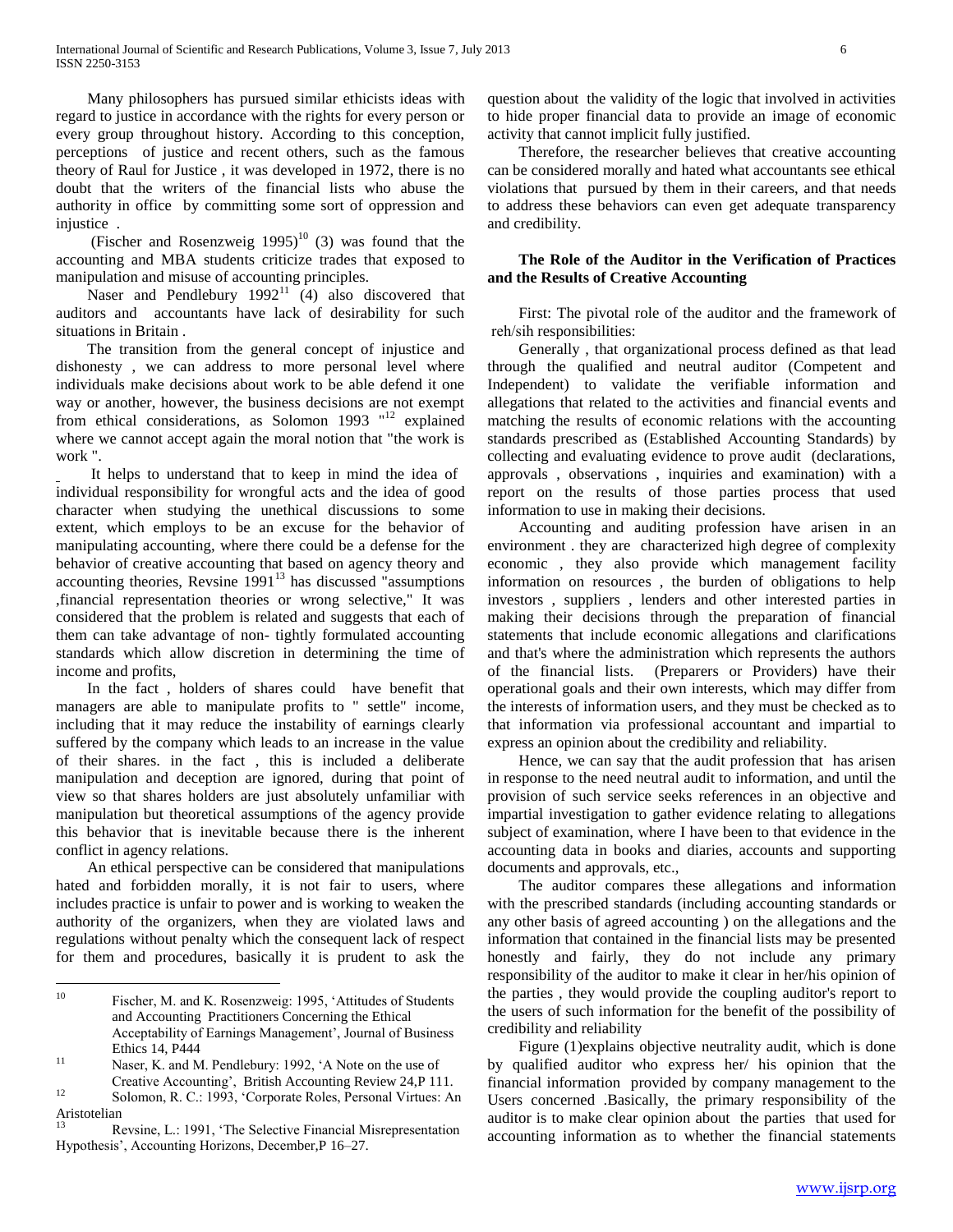that include allegations administration could have offered a sincere and fair, as well as without any excesses or distortions , and they do not include any exercise of the creative accounting practices.<sup>14</sup>

 However, it must be noted to important and vital matter that the audit does not provide a guarantee of full discovery all practices of creative accounting, because it is not simply perfect operation, where it is no possibility of non-discovery of some of the practices of creative accounting, and this is even under the best possible performance that required checker`s procedures by (Professional Auditing Standards), where if any Checker tries to discover all practices of creative accounting, the cost of the audit will be significant and unacceptable, so it should focus efforts in areas where there is a significant risk of distortions or manipulation, and during the actual audit process implementation has had a great deal of (Assurance) to discover, although it is not a confirmation at all but it is a high level positive, and therefore the accuracy of the financial lists for all companies would rise, which capital markets would enable to work as efficient markets , hence we can say that the audit provides economic benefits to many of society. In the United States, there are (15000) public companies offer their shares for public subscription that must be reviewed annually, these companies cannot be get capital by offering shares in the capital markets without auditing the financial lists. Many private companies need an annual review of their financial lists to obtain and maintain financing in banks and other financial institutions. In most cases, the company can get low rates financing if it has financial lists that are audited annually, and here we can say that the audit of financial lists reduces the cost of capital.

 The auditors usually helps both workers in the audit institutions or sectors which monitors the companies works of in the audit bureaus or internal auditors of companies to improve their performance and internal control methods. Where they brought to management proposal results of implementation to reduce costs by improving operating efficiency and reducing any distortion or manipulation or fraud. As results of the audit procedures implementation that all members and staff work facility better to reduce the chances of committing fraud and erroneous practices.

 As a result of an increased information risk, there are many causes ,which are the complexity in the business community , increasing the size of establishments companies , the multiplicity of its financial operations carried out and characterized by difficult and expansion exchanges as well as decision maker has a difficulty in reaching to information directly, the possible existence of distortions , bias , an intentional impact of producers or on one of its aspects that appeared inevitable auditing and the pivotal role of impartial role in reducing the risk information, which reflect these risks the possible inaccuracy of on the work dangers on the facility -specific work hazards or company (inaccuracy of the financial lists).

 Some departments of companies sometimes has agreement with the auditor to provide suitable confirmation for users about

the possibility of relying on these lists, as if they were the adoption of these lists are incorrect, and they include some creative accounting practices, the auditor will face possible prosecution by both the user and some members of the directors board or what is known as legal liability for the auditor toward customers or any third party, Where users evah prosecuted the auditor on the basis of professional responsibility to confirm the reliability of the financial lists, and the user can also prosecute the department, thus the auditor has a great responsibility legally

 Second: Enhance the auditor`s work performance to reduce the innovative practices

 According to the standards , audit process aims to provide reasonable assurance that the financial lists as a single unit is generally free of any material misstatement or fraud or manipulation or any practices of creative accounting practices. To reach these reasonable assertions must be available at the level of audit firms or audit bureaus , there are several accounting mechanisms and conditions that help to enhance the work performance of the auditor to reduce creative practices. the most important mechanisms conditions are the following:

 (1) The availability of qualified human resources and trained them , where the availability of such competencies warranty to the best work completion that assigned to the audit office or the audit bureau. In this regard , it must be considered the proportionality between business and human resources numerically and qualitatively, and it must be considered the attention to training aspects , continuing education , the expertise transfer and experiences within the system of checking whether in the audit office or accounting bureau.

 The investment must occupy in human resources that ranked first in the priorities of audit firms and accounting bureaus. In contrast , it must be to have the ability to keep these resources to the appropriate extent .

 (2) The audit profession needs people who have special specifications, so they have awareness of professional culture and sufficient cognition in various economic activities and developments in the business environment .The factors may affect the financial positions of customers , the elements , resources of their business or in their ability to continue. In addition to, they should have independent feeling , the ability to do in the right direction and a sense of the importance of what they are doing work.

 (3) The audit firms or accounting bureaus must assess the possibility of relying on what they offer company management that is checking the data and information. all transactions and events of the company have increased by 100%, because the audit function has natural limits and the impossibility to surround all auditor`s transactions that assesses the possibility of withdrawing from the task or apologize them if grown into a knowledge of what makes the secretariat of the company's management with advanced data or information that are in doubt. In this regard , it may be to be reconsidered in the drafting of model audit report financial lists in order to reflect in more detail of the task nature of the auditor , the natural border for this task to mention the items or subjects that have the available evidence of the validity, which is statements of the Company's management.

 $14$ 

<sup>14</sup> A neemAdeasl. Ahmad Lutfi, "The Responsibilities and Procedures of the References in the Report about Fraud and False Accounting Practices," p 20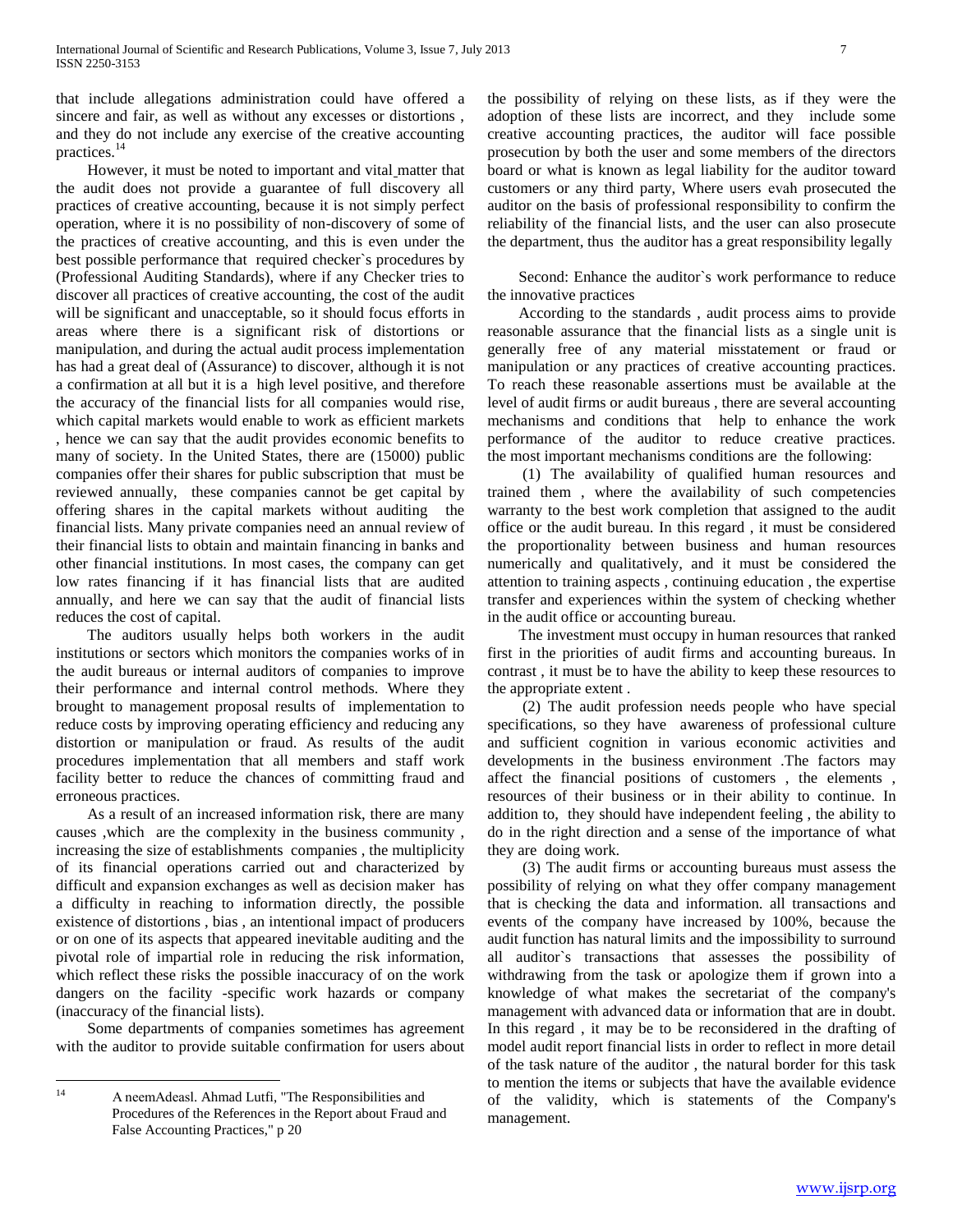(4) The task of the auditor is not easy, especially there are complexity of corporate activities , the continuing evolution in the methods of production , marketing and finance, where they are no longer limited traditional methods of checking the documentary and look at the books and accounting restrictions, but they became subjects such as imaging techniques of financial lists and disclosures required different accounting standards and obligations , they have not restricted books in the first interest for auditor.

 In conclusion, we can say that often doing manipulation or accounting practices of creative accountants ,which are on the high level of craftsmanship and innovation, so it is necessary to offset the other end of the auditors both in audit firms or auditors in accounting bureaus to be on the same level, if it is not higher , in order to detect such practices and reduce them so that it can be up to provide reasonable assurances gap in the financial reports of any deviations , manipulation or fraud.

## III. RESULTS

## **First: Results:**

 (1) There are several definitions of the concept of creative accounting but they all agree they are modern, complex and innovative processes or practices through which accountants use their knowledge of the rules and laws of accounting to deal with the figures recorded in the accounts of companies or manipulated in order to achieve specific goals.

 (2) There are many means and methods that are used in creative accounting, and they are the most important:

 \* Choose accounting policies that are appropriate to achieve goals that based on the company , its owners or exploit legal gaps.

 \* Manipulation of the data, information, or use some of the entries in the accounts that are related to the assessment or prediction

 \* Fabricate synthetic trades either to manipulate the amount of the budget , to move profits between accounting periods or specify a particular time of the actual deals to give the impression of unwanted accounts.

 (3) The most important goals are to provide an impression of "misleading" in creative accounting for profits and puff income in order to serve different purposes and goals, and there are many methods and practices that are used in the profits management and beautify images of income.

 (4) There are many trends and modern methods for the detection and reduction of creative accounting practices. Notably, governance companies and audit committees, and accounting policies and many other methods have not changed.

 (5) The process of anti-accounting practices of creative things are difficult and complex, so people who interested in this area constantly seeking to uncover these practices and then attempt to reduce them . Attentive and efficient auditors and observers in the discovery of accounting practices creative , that is the most important means and the strongest anti-practices of creative accounting.

 (6) The emergence of creative accounting practices is one of the reasons that forced the Council of the International Accounting Standards issued to change into the International Financial Reporting Standards

 (7) The Auditor has important and pivotal role in the verification and disclosure practices and the results of creative accounting

 (8) The research shows that the ethical perspective of creative accounting is the foundation that cannot be ignored, as it is clear that there are controls of the profession ethics, that will lead to prosperity accounting profession, which will contribute to the reduction of creative accounting practices.

 (9) The task of the auditor is not easy especially in field of the large size businesses and the complexity of their activities and interests, and they continued development of methods of production, marketing and finance so it must audit firms or accounting bureaus to assess the possibility of relying on what they offer company management that is checking the data and information to prevent any manipulation , misrepresentation or fraud.

## IV. CONCLUSION

## **A -general recommendations**:

 (1) Raising sufficient awareness to see the creative accounting and clarify damages and thus to reduce and fight against them through the proper means.

 (2) Activating the professional organization of accounting and auditing profession , developing the Professional Conduct Charter and formation a committee of professional ethics to the most important rules functions of conduct that must be adhered by the accountant and certified auditor..

 (3) Activating the audit committees because they have role in reducing manipulations and creative accounting practices.

 (4) Focusing and working to develop and train the auditors on continuously , especially if we know that the exercise of the audit profession that needs people with special specifications, so they should have awareness of professional culture , sufficient cognition in various economic activities , developments in the business environment and the factors .They may affect by the financial positions of customers , in their elements resources or in their ability to continue.

 (5) Developing the culture accounting among investors, whether beginners or who have experience and interested parties and users of financial data and information on various spectrum, The educational process has had by offering accounting education programs and educational illustrative or sending messages or holding seminars for users of financial information to explain the creative practices that practiced by some companies and the most important developments in the field of auditing and accounting.

 (6) Where the economy of any country has privacy and nature that differ from other the rest of the economies, so it must be issued accounting standards especially in the State of Kuwait to be applied to companies and economic units that operate in the State of Kuwait, so that the basis of those criteria are the new standards issued by the Council version international Accounting Standards.

 (7) Emphasis censorship by regulators and competent State authorities (Ministry of Commerce - Kuwaiti Securities Market the Chamber of Commerce and Industry, etc.) the companies